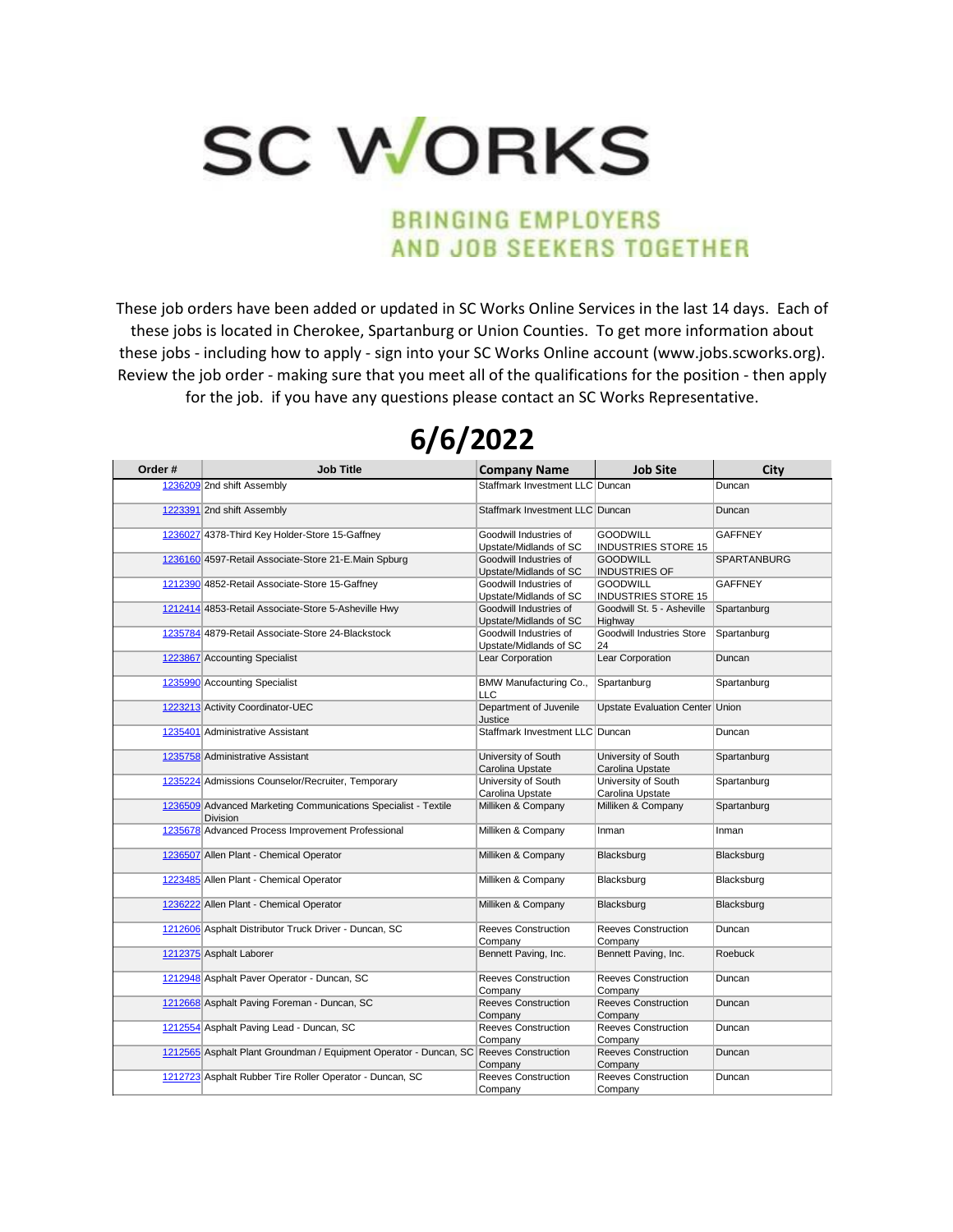| 1212721 Asphalt Steel Wheel Roller Operator - Duncan, SC                                 | <b>Reeves Construction</b><br>Company   | Reeves Construction<br>Company          | Duncan                 |
|------------------------------------------------------------------------------------------|-----------------------------------------|-----------------------------------------|------------------------|
| 1235602 ASU Production Technician                                                        | Matheson Tri-Gas                        | Matheson Tri-Gas                        | Spartanburg            |
| 1235851 Bank Sales & Service Representative (Teller)                                     | <b>First Citizens Bank</b>              | <b>Boiling Springs</b>                  | <b>Boiling Springs</b> |
| 1234637 Bank Seasonal Sales & Service Representative / Junior Intern First Citizens Bank |                                         | <b>First Citizens Bank</b>              | Spartanburg            |
| 1235911 Bank Senior Sales & Service Representative (Universal<br>Banker)                 | <b>First Citizens Bank</b>              | <b>Boiling Springs</b>                  | <b>Boiling Springs</b> |
| 1235456 Biomed Service Specialist - Field Technician                                     | DaVita                                  | Spartanburg                             | Spartanburg            |
| 1235693 Bulk Gas Sales Representative -                                                  | <b>Matheson Tri-Gas</b>                 | Matheson Tri-Gas                        | Spartanburg            |
| 1212477 Caregiver - Spartanburg                                                          | Elite Home Care, Day<br>Centers and     | Elite Home Care, Day<br>Centers and     | Spartanburg            |
| 1234018 CDL A Truck Driver - Blacksburg, SC                                              | <b>Reeves Construction</b><br>Company   | Blacksburg                              | Blacksburg             |
| 1235527 Cedar Hill - Environmental Admin Asst                                            | Milliken & Company                      | Milliken & Company                      | Spartanburg            |
| 1212380 Certified Special Education Teacher - AMIkids White Pines                        | <b>AMIkids Piedmont</b>                 | Jonesville                              | Jonesville             |
| 1234020 Chief Estimator - Duncan, SC                                                     | <b>Reeves Construction</b><br>Company   | <b>Reeves Construction</b><br>Company   | Duncan                 |
| 1212297 Class B CDL Driver                                                               | <b>Sunbelt Rentals</b>                  | Spartanburg                             | Spartanburg            |
| 1234488 Class B CDL Driver                                                               | <b>Sunbelt Rentals</b>                  | Spartanburg                             | Spartanburg            |
| 1235267 Commercial Insurance Producer                                                    | Community Bank, N.A.                    | Duncan                                  | Duncan                 |
| 1235152 Commercial Relationship Manager                                                  | South State Bank, N.A.                  | Spartanburg                             | Spartanburg            |
| 1212397 Control Systems Technician - Spartanburg, SC                                     | Amazon Corporate LLC                    | Spartanburg                             | Spartanburg            |
| 1223496 Correctional Officer II                                                          | Department of Juvenile<br>Justice       | Upstate Evaluation Center   Union       |                        |
| 1234373 Customer Remediation Specialist<br>(1256613)                                     | Apex Systems, Inc.                      | Apex Systems, Inc.                      | Spartanburg            |
| 1235992 Customs and Export Control Analyst                                               | BMW Manufacturing Co.,<br><b>LLC</b>    | Spartanburg                             | Spartanburg            |
| 1236557 Customs and Export Control Specialist                                            | BMW Manufacturing Co.,<br>LLC           | Spartanburg                             | Spartanburg            |
| 1223135 Delivery Driver - 5000850027306                                                  | PepsiCo                                 | PepsiCo North America<br>Beverages      | Chesnee                |
| 1223777 Development Software Engineer - Floor Covering                                   | Milliken & Company                      | Milliken & Company                      | Spartanburg            |
| 1235604 Dewey Plant - Control Equipment Technician                                       | Milliken & Company                      | Inman                                   | Inman                  |
| 1223576 Dewey Plant Chemical Operator                                                    | Milliken & Company                      | Inman                                   | Inman                  |
| 1223474 Dewey Plant Finance Leader                                                       | Milliken & Company                      | Milliken & Company                      | Spartanburg            |
| 1212401 Dewey Plant Senior Distribution Specialist                                       | Milliken & Company                      | Inman                                   | Inman                  |
| 1236071 Dialysis Licensed Practical Nurse-LPN                                            | Dialysis Clinic, Inc.                   | Dialysis Clinic, Inc.                   | Spartanburg            |
| 1236067 Dialysis Patient Care Technician (PCT) Float                                     | Dialysis Clinic, Inc.                   | Dialysis Clinic, Inc.                   | Spartanburg            |
| 1236061 Dialysis Patient Care Technician-PCT                                             | Dialysis Clinic, Inc.                   | Dialysis Clinic, Inc.                   | Spartanburg            |
| 1236064 Dialysis Registered Nurse (RN)                                                   | Dialysis Clinic, Inc.                   | Dialysis Clinic, Inc.                   | Spartanburg            |
| 1235176 Dialysis Registered Nurse (RN)                                                   | Dialysis Clinic, Inc.                   | Dialysis Clinic, Inc.                   | Spartanburg            |
| 1235615 Dialysis Registered Nurse (RN)                                                   | Dialysis Clinic, Inc.                   | Dialysis Clinic, Inc.                   | Union                  |
| 1235178 Dialysis RN Nurse Manager                                                        | Dialysis Clinic, Inc.                   | Dialysis Clinic, Inc.                   | Spartanburg            |
| 1235608 Diesel Technician Job                                                            | PACCAR Inc                              | PACCAR                                  | Spartanburg            |
| 1234413 Diesel Truck Technician - Spartanburg, SC Job                                    | PACCAR Inc                              | PACCAR                                  | Spartanburg            |
| 1234472 Direct Care Staff - AMIkids White Pines                                          | <b>AMIkids Piedmont</b>                 | Jonesville                              | Jonesville             |
| 1234974 Director of Client Services                                                      | University of South<br>Carolina Upstate | University of South<br>Carolina Upstate | Spartanburg            |
| 1236291 Division Controller                                                              | Blythe Construction, Inc.               | Gaffney                                 | Gaffney                |
| 1212824 Dozer Operator - Duncan, SC                                                      | Reeves Construction<br>Company          | Reeves Construction<br>Company          | Duncan                 |
|                                                                                          |                                         |                                         |                        |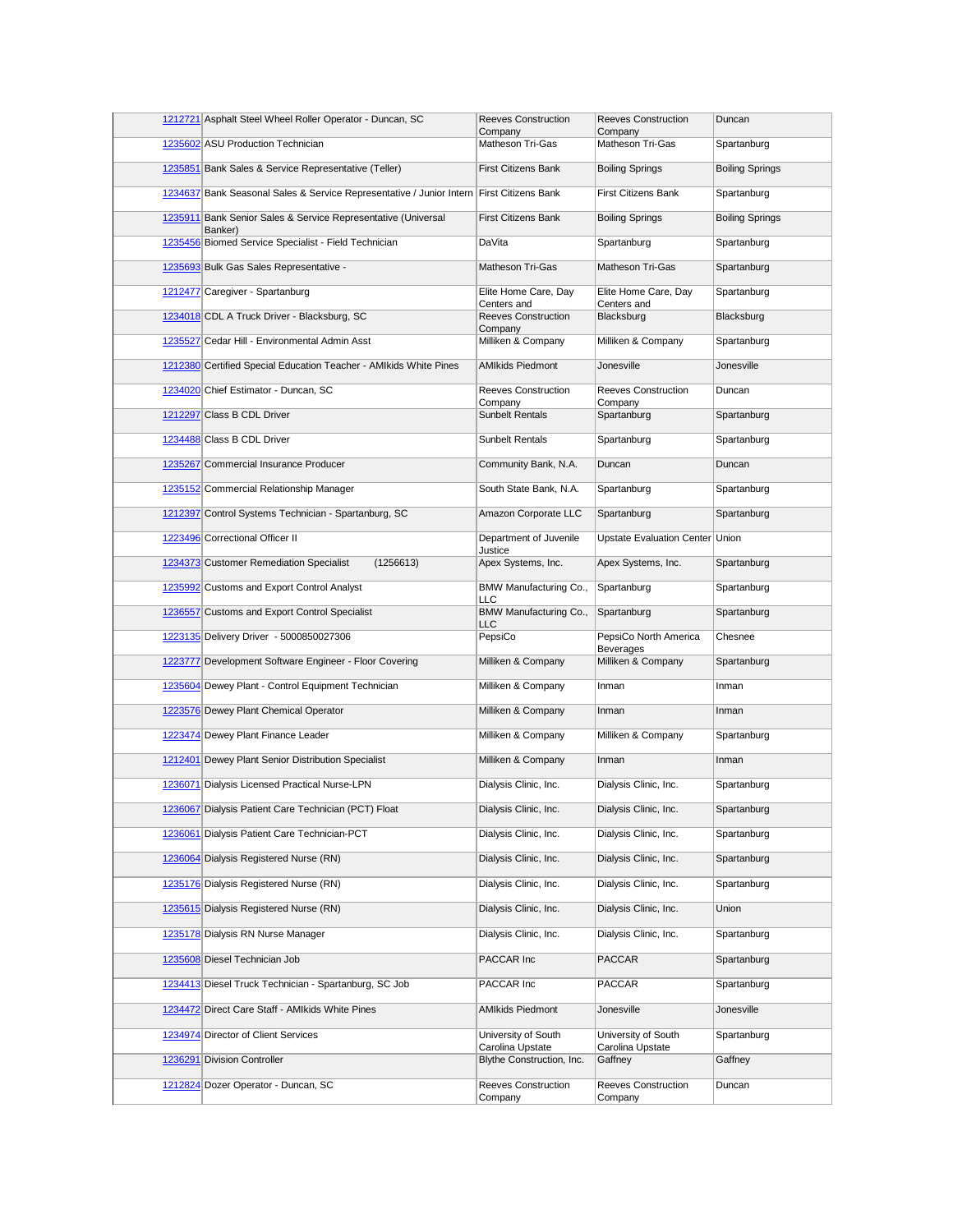| 1212369 Driver - 5,000 Sign on bonus - Home at night!                            | Univar Solutions USA Inc. Univar USA Inc.      |                                               | Spartanburg    |
|----------------------------------------------------------------------------------|------------------------------------------------|-----------------------------------------------|----------------|
| 1212916 Dump Trailer Driver - Duncan, SC                                         | <b>Reeves Construction</b><br>Company          | <b>Reeves Construction</b><br>Company         | Duncan         |
| 1223654 Electrical Helper - Spartanburg SC                                       | IES Commercial, Inc.                           | Spartanburg                                   | Spartanburg    |
| 1213060 Electrical Mechanical Technician                                         | Johns Manville                                 | Spartanburg                                   | Spartanburg    |
| 1235979 Electrician                                                              | <b>Watson Electrical</b>                       | UpState SC                                    | Duncan         |
| 1212722 Engineering Supervisor                                                   | Construction Co LLC<br>Magna Seating South     | Magna Seating South                           | Moore          |
| 1236189 Equipment Operator I                                                     | Carolina<br><b>Yusen Logistics</b>             | Carolina<br>Spartanburg                       | Spartanburg    |
| 1233880 Excavator Operator - Duncan, SC                                          | Americas, Inc.<br><b>Reeves Construction</b>   | <b>Reeves Construction</b>                    | Duncan         |
| 1223742 Experienced Fires Service Technician                                     | Company<br>Johnson Controls Inc.               | Company<br>Spartanburg                        | Spartanburg    |
|                                                                                  |                                                |                                               |                |
| 1236012 Experienced Sprinkler Install Tech                                       | Johnson Controls Inc.                          | Spartanburg                                   | Spartanburg    |
| 1212849 Facilities HVAC Technician                                               | Milliken & Company                             | Milliken & Company                            | Spartanburg    |
| 1223484 Facility Maintenance Technician                                          | Milliken & Company                             | Milliken & Company                            | Spartanburg    |
| 1212403 Finance Analyst                                                          | Milliken & Company                             | Milliken & Company                            | Spartanburg    |
| 1223775 Financial and Pricing Analyst - Floor Covering                           | Milliken & Company                             | Milliken & Company                            | Spartanburg    |
| 1236019 Fire Sprinkler Install Tech                                              | Johnson Controls Inc.                          | Spartanburg                                   | Spartanburg    |
| 1212556 Flagger / Traffic Control - Duncan, SC                                   | <b>Reeves Construction</b><br>Company          | <b>Reeves Construction</b><br>Company         | Duncan         |
| 1223792 Freight Handler                                                          | FedEx Freight, Inc.                            | Duncan                                        | Duncan         |
| 1235118 Global Salesforce Administrator                                          | Milliken & Company                             | Milliken & Company                            | Spartanburg    |
| 1236449 GPS Dozer Operator                                                       | Blythe Construction, Inc.                      | Gaffney                                       | Gaffney        |
| 1212508 Grinder 4 Operator                                                       | Timken US Corporation                          | <b>Timken US Corporation</b>                  | Union          |
| 1212359 Human Service Professional                                               | <b>AMIkids Piedmont</b>                        | Jonesville                                    | Jonesville     |
| 1212847 Hydrovac Operator Spartanburg SC                                         | <b>Badger Daylighting Corp</b>                 | Spartanburg, SC                               | Spartanburg    |
| 1223737 Inspector Packer I                                                       | Sonoco                                         | Sonoco Products<br>Company                    | Union          |
| 1234785 Inspector Packer I                                                       | Sonoco                                         | Sonoco Products<br>Company                    | Union          |
| 1235060 IT Applications Project Management and Coordination Co-op<br>(Fall 2022) | BMW Manufacturing Co.,<br><b>LLC</b>           | Spartanburg                                   | Spartanburg    |
| 1212746 Janitor Blacksburg                                                       | <b>Acsential Services</b>                      | <b>Blacksburg Welcome</b><br>Center           | Blacksburg     |
| 1235163 Jaw Crusher Heavy Equipment Operator                                     | <b>Vulcan Materials</b>                        | Wellford                                      | Wellford       |
| 1236292 Journeyman Electrician - Spartanburg SC                                  | Company<br>IES Commercial, Inc.                | Spartanburg                                   | Spartanburg    |
| 1212805 Key Holder                                                               | Goodwill Industries of                         | <b>GOODWILL</b>                               | <b>GAFFNEY</b> |
| 1212510 Landscaping & Groundskeeping Workers                                     | Upstate/Midlands of SC<br>Green-Tee Golf, Inc. | INDUSTRIES STORE 15<br>Green-Tee Golf, Inc. @ | Landrum        |
| 1235587 Laser Operator   Wellford                                                | Ryerson Inc.                                   | The Cliffs<br>Wellford                        | Wellford       |
| 1235486 Licensed Financial Services Representative (Personal                     | First Citizens Bank                            | <b>First Citizens Bank</b>                    | Spartanburg    |
| Banker)<br>1235804 Licensed Financial Services Representative (Personal          | First Citizens Bank                            | <b>First Citizens Bank</b>                    | Spartanburg    |
| Banker)<br>1234148 Licensed Practical Nurse, LPN - Adult & Pediatric Home Care   | <b>BAYADA Home Health</b>                      | Moore                                         | Moore          |
|                                                                                  | Care, Inc.<br><b>Reeves Construction</b>       |                                               |                |
| 1212552 Liquid Asphalt Terminal Plant Operator - Union, SC                       | Company                                        | Southeast Emulsion                            | Union          |
| 1223158 Machine Assembler                                                        | CAROLINA STAFFING<br>SOLUTIONS INC             | CAROLINA STAFFING<br>SOLUTIONS INC            | Spartanburg    |
| 1212321 Machine Operator - Cowpens, SC - 410626                                  | Oldcastle APG, Inc.                            | Oldcastle APG Inc                             | Cowpens        |
| 1234865 Magnolia - Occupational Health Nurse                                     | Milliken & Company                             | Blacksburg                                    | Blacksburg     |
| 1223396 Mail Sorter                                                              | Staffmark Investment LLC Duncan                |                                               | Duncan         |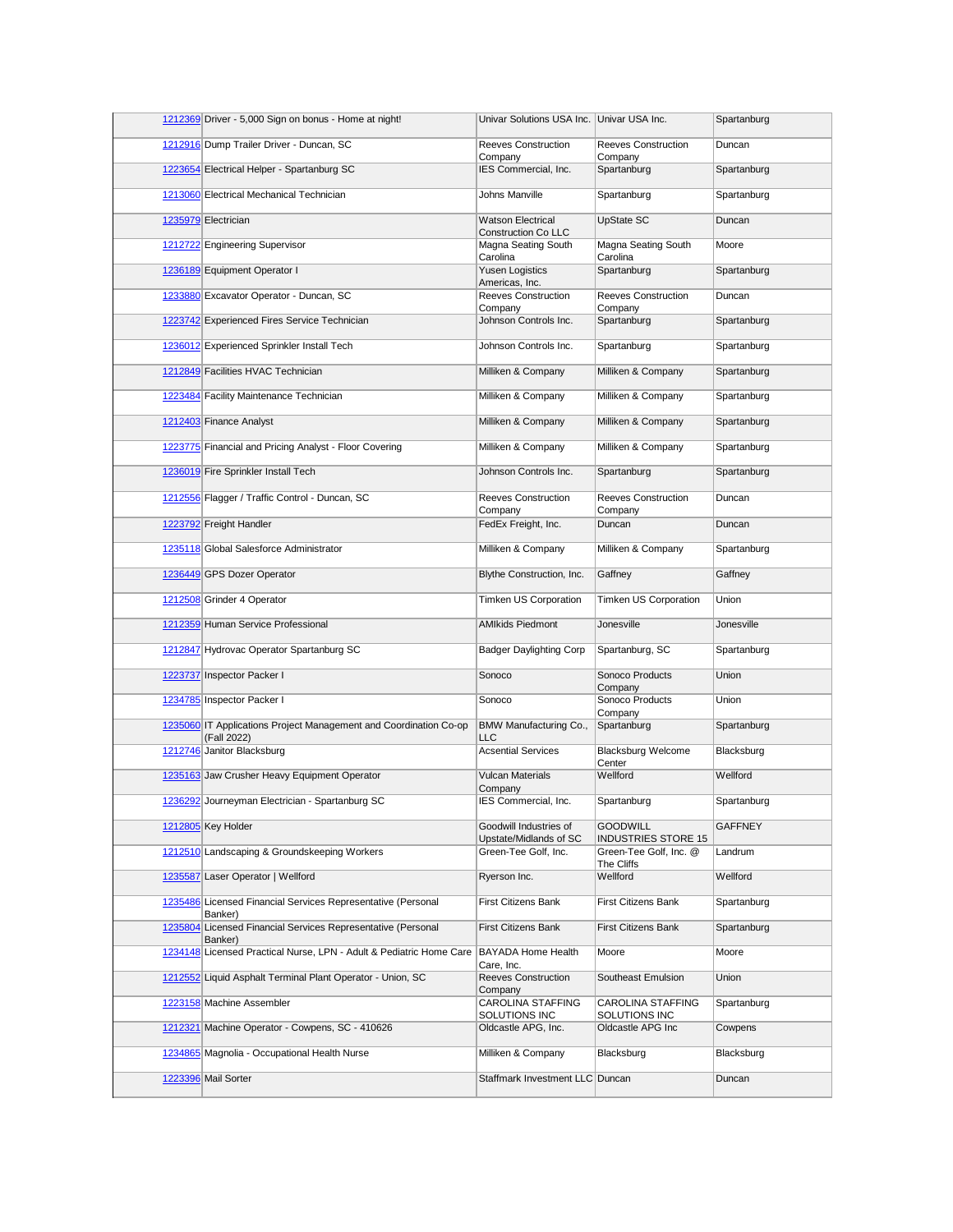| 1223512 Maintenance Tech II                                                    | Amazon Corporate LLC                                  | Spartanburg                                               | Spartanburg   |
|--------------------------------------------------------------------------------|-------------------------------------------------------|-----------------------------------------------------------|---------------|
| 1235089 Maintenance Technician - GAFFNEY MAINTENANCE -<br><b>DIRECT-05340A</b> | <b>Cornerstone Building</b><br><b>Brands</b>          | Gaffney                                                   | Gaffney       |
| 1223098 Maintenance Technician - Gaffney, SC - 410939                          | Oldcastle APG, Inc.                                   | Oldcastle APG Inc                                         | Gaffney       |
| 1233881 Manufacturing Engineer                                                 | BMW Manufacturing Co.,<br>LLC                         | Spartanburg                                               | Spartanburg   |
| 1235515 Manufacturing Production Associate - 1st & 3rd Shift                   | <b>Cornerstone Building</b><br><b>Brands</b>          | Gaffney                                                   | Gaffney       |
| 1235513 Manufacturing Production Associate - 2nd Shift                         | <b>Cornerstone Building</b><br><b>Brands</b>          | Gaffney                                                   | Gaffney       |
| 1235160 Material Handler - 338672-en_US                                        | XPO Logistics, Inc.                                   | XPO Logistics, Inc.                                       | Duncan        |
| 1212350 Material Handler - 888277900                                           | The Timken Company                                    | The Timken Company                                        | Union         |
| 1223735 Mechanic 2                                                             | <b>Sunbelt Rentals</b>                                | Spartanburg                                               | Spartanburg   |
| 1235148 Mechanical Engineering Manager                                         | Sealed Air Corporation<br>(US)                        | Sealed Air                                                | <b>DUNCAN</b> |
| 1236379 Mechatronics Technician - A - 893172900                                | The Timken Company                                    | The Timken Company                                        | Union         |
| 1233879 Methods Specialist                                                     | BMW Manufacturing Co.,<br><b>LLC</b>                  | Spartanburg                                               | Spartanburg   |
| 1212669 Milling Machine Operator - Duncan, SC                                  | Reeves Construction<br>Company                        | <b>Reeves Construction</b><br>Company                     | Duncan        |
| 1212787 Occupational Therapist (OT), Home Visits                               | BAYADA Home Health<br>Care, Inc.                      | Spartanburg                                               | Spartanburg   |
| 1223244 Operations Supervisor                                                  | Jones Lang LaSalle                                    | Jones Lang Lasalle                                        | Spartanburg   |
| 1234480 Operations Supervisor (Director of Operations)                         | <b>AMIkids Piedmont</b>                               | Jonesville                                                | Jonesville    |
| 1235384 Operator - 1678504-1678504                                             | <b>Henkel US Operations</b>                           | <b>Henkel Corporation</b>                                 | Enoree        |
| 1223756 Outside Commercial Sales Representative - OUTSI012128                  | Corp<br>DH Pace Company, Inc.                         | DH Pace Company, Inc.                                     | Spartanburg   |
| 1223636 Part Time Speech Language Pathologist (SLP) - Visits                   | <b>BAYADA Home Health</b><br>Care, Inc.               | Spartanburg                                               | Spartanburg   |
| 1234411 Payroll Analyst II - Garnishments                                      | Milliken & Company                                    | Milliken & Company                                        | Spartanburg   |
| 1236080 Pendleton - Boiler Operator                                            | Milliken & Company                                    | Milliken & Company                                        | Spartanburg   |
| 1233883 Process Engineer                                                       | BMW Manufacturing Co.,<br><b>LLC</b>                  | Spartanburg                                               | Spartanburg   |
| 1223234 Production Assembly Operator                                           | Magna Seating South<br>Carolina                       | Magna Seating South<br>Carolina                           | Moore         |
| 1234002 Production Manager                                                     | Milliken & Company                                    | Inman                                                     | Inman         |
| 1212501 Programmer Analyst                                                     | Magna Seating South<br>Carolina                       | Magna Seating South<br>Carolina                           | Moore         |
| 1212595 Project Manager - Duncan, SC                                           | <b>Reeves Construction</b><br>Company                 | <b>Reeves Construction</b><br>Company                     | Duncan        |
| 1235889 Project Specialist I                                                   | Jones Lang LaSalle                                    | Jones Lang Lasalle                                        | Spartanburg   |
| 1212352 Prufcubing Process Co-Op (Fall 2022)                                   | BMW Manufacturing Co.,<br>LLC                         | Spartanburg                                               | Spartanburg   |
| 1235061 Q-Analyst Total Vehicle                                                | BMW Manufacturing Co.,<br>LLC                         | Spartanburg                                               | Spartanburg   |
| 1212947 Quality Inspectors - Automotive Inspection                             | The Pic Group                                         | <b>TRIGO Global Quality</b><br>Solutions                  | Duncan        |
| 1234059 Quality Systems- Entry                                                 | BMW Manufacturing Co.,<br><b>LLC</b>                  | Spartanburg                                               | Spartanburg   |
| 1212814 Quality Technician - 3rd Shift                                         | <b>MARTEX FIBER</b><br><b>SOUTHERN</b><br>CORPORATION | MARTEX FIBER<br>SOUTHERN<br>CORPORATION                   | Spartanburg   |
| 1235764 Receptionist                                                           | University of South                                   | University of South                                       | Spartanburg   |
| 1234004 Redwood Senior Distribution Specialist                                 | Carolina Upstate<br>Milliken & Company                | Carolina Upstate<br>Milliken & Company                    | Spartanburg   |
| 1235599 Regional Electrical & Instrumentation Technician                       | Matheson Tri-Gas                                      | Matheson Tri-Gas                                          | Spartanburg   |
| 1234216 Registered Nurse (RN) - Adults and Pediatrics                          | BAYADA Home Health                                    | Spartanburg                                               | Spartanburg   |
| 1234221 Registered Nurse (RN) - Adults/Pediatrics                              | Care, Inc.<br>BAYADA Home Health                      | Moore                                                     | Moore         |
| 1234000 Research Manager, Textile                                              | Care, Inc.<br>Milliken & Company                      | Milliken & Company                                        | Spartanburg   |
| 1236052 Retail Branch Manager- Union                                           |                                                       | Woodforest National Bank Woodforest National Bank Central |               |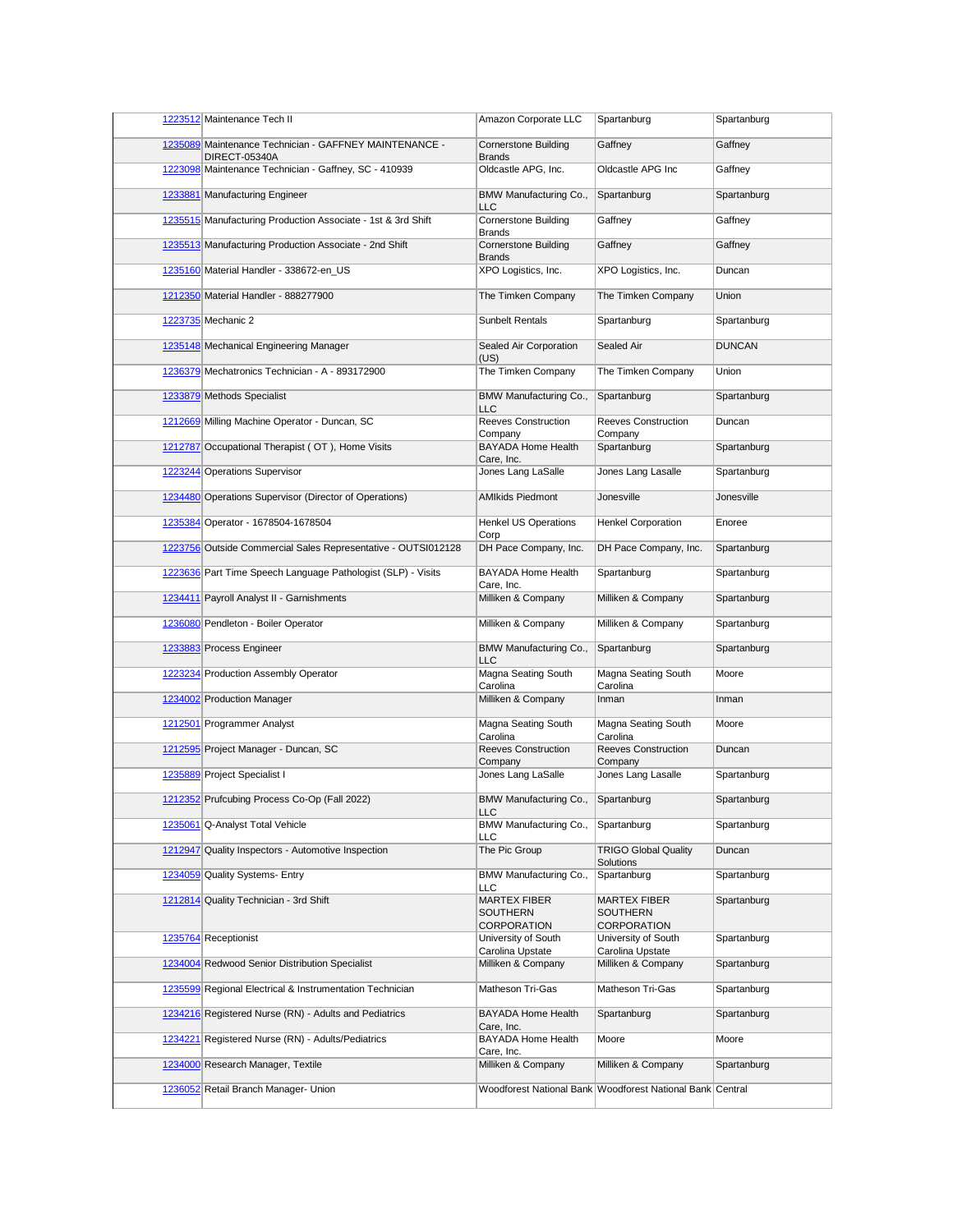| 1236049 Retail Branch Manager-Boiling Springs     |                                                   | Woodforest National Bank Woodforest National Bank Central |               |
|---------------------------------------------------|---------------------------------------------------|-----------------------------------------------------------|---------------|
| 1223696 Retail Sales Representative               | <b>Verizon Wireless</b>                           | Spartanburg                                               | Spartanburg   |
| 1236053 Retail Store Manager                      | T-Mobile USA, Inc.                                | Union                                                     | Union         |
| 1236512 RN (Hospice)                              | LHC Group Inc.                                    | Spartanburg                                               | Spartanburg   |
| 1212537 Sales Associate                           | <b>TCC</b>                                        | Spartanburg                                               | Spartanburg   |
| 1234989 Sales Support                             | <b>Fastenal Company</b>                           | Spartanburg                                               | Spartanburg   |
| 1213063 Scheduling Coordinator                    | University of South<br>Carolina Upstate           | University of South<br>Carolina Upstate                   | Spartanburg   |
| 1233876 Senior Account Manager - Commercial Lines | TowneBank                                         | Spartanburg                                               | Spartanburg   |
| 1235991 Senior Engineering Services Professional  | Milliken & Company                                | Blacksburg                                                | Blacksburg    |
| 1235875 Senior Process Improvement Professional   | Milliken & Company                                | Blacksburg                                                | Blacksburg    |
| 1236083 Senior Production Manager                 | Milliken & Company                                | Blacksburg                                                | Blacksburg    |
| 1212970 Service Center Support PT                 | FedEx Freight, Inc.                               | Duncan                                                    | Duncan        |
| 1223142 Service Center Technician 3 - 889574600   | The Timken Company                                | The Timken Company                                        | Union         |
| 1212951 Skilled Laborer - Duncan, SC              | <b>Reeves Construction</b><br>Company             | <b>Reeves Construction</b><br>Company                     | Duncan        |
| 1233878 Skilled Laborer - Duncan, SC              | <b>Reeves Construction</b><br>Company             | Reeves Construction<br>Company                            | Duncan        |
| 1223437 Software Engineer                         | <b>Tindall Corporation</b>                        | <b>Tindall Corporation</b>                                | Spartanburg   |
| 1236023 Sprinkler Install Helper                  | Johnson Controls Inc.                             | Spartanburg                                               | Spartanburg   |
| 1235353 Sr. Industrial Engineer                   | Magna Seating South<br>Carolina                   | Magna Seating South<br>Carolina                           | Moore         |
| 1235146 Sr. Process Engineer                      | Sealed Air Corporation<br>(US)                    | Sealed Air                                                | <b>DUNCAN</b> |
| 1233981 Supply Chain Associate                    | <b>Fastenal Company</b>                           | Gaffney                                                   | Gaffney       |
| 1235168 Supv-Operations                           | FedEx Freight, Inc.                               | Duncan                                                    | Duncan        |
| 1212841 Tanker Truck Driver - Duncan, SC          | <b>Reeves Construction</b><br>Company             | <b>Reeves Construction</b><br>Company                     | Duncan        |
| 1236408 Technician, Test Lab                      | <b>Toray Composite</b><br>Materials America, Inc. | <b>Toray Composite</b><br>Materials America, Inc.         | Moore         |
| 1233882 Trackhoe Operator - Duncan, SC            | <b>Reeves Construction</b><br>Company             | <b>Reeves Construction</b><br>Company                     | Duncan        |
| 1223173 Traffic Control Flagger                   | Phoenix Spirit Group                              | Greer                                                     | Greer         |
| 1234836 Trailer Technician                        | Polar Custom, LP                                  | Spartanburg                                               | Spartanburg   |
| 1212974 Transfer Machine Operator - Duncan, SC    | <b>Reeves Construction</b>                        | <b>Reeves Construction</b>                                | Duncan        |
| 1213012 Truck Driver - Blacksburg, SC             | Company<br><b>Reeves Construction</b>             | Company<br>Blacksburg                                     | Blacksburg    |
| 1235858 Truck Driver (Non-CDL)                    | Company<br>84 Lumber Company                      | Wellford                                                  | Wellford      |
| 1236465 Truck Driver Helper                       | 84 Lumber Company                                 | Wellford                                                  | Wellford      |
| 1235625 Truck Driver Student - 339850-en_US       | XPO Logistics, Inc.                               | XPO Logistics, Inc.                                       | Wellford      |
| 1234285 Unarmed Security Officer                  | Security Management Of                            | Spartanburg                                               | Spartanburg   |
| 1223374 Warehouse - Machine Operator              | South Carolina<br>Staffmark Investment LLC Duncan |                                                           | Duncan        |
| 1223379 Warehouse - Production Foam Operator      | Staffmark Investment LLC Duncan                   |                                                           | Duncan        |
| 1223383 Warehouse Associate                       | Staffmark Investment LLC Duncan                   |                                                           | Duncan        |
| 1223389 Warehouse Associate                       | Staffmark Investment LLC Spartanburg              |                                                           | Spartanburg   |
| 1235595 Warehouse Associate - 891975600           | The Timken Company                                | The Timken Company                                        | Duncan        |
| 1223385 Warehouse Material Handler - no forklift  | Staffmark Investment LLC Duncan                   |                                                           | Duncan        |
| 1223376 Warehouse Packing Assoc                   | Staffmark Investment LLC Duncan                   |                                                           | Duncan        |